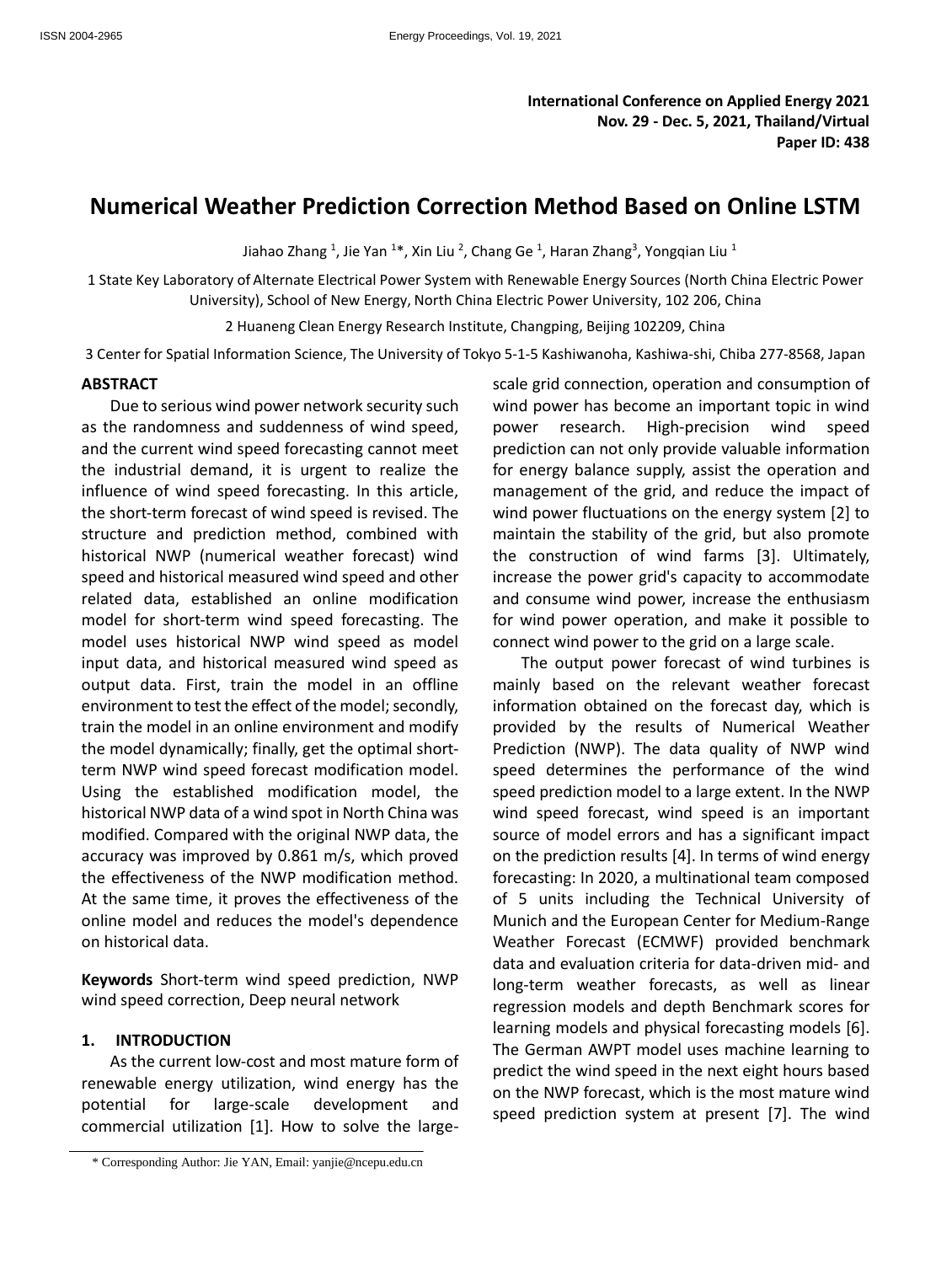farm power prediction system developed by Yan Jie [8] can provide information such as prediction and its uncertainty analysis, statistical analysis of historical data, and error analysis.

In addition to the accuracy of Numerical Weather Prediction, the wind speed forecasting model also has two problems: 1) The training samples used to train the prediction model are large in size, dimensional and not strictly cleaned, etc.; 2) The internal algorithm structure of the prediction model is too simple, mostly linearized, and the data layer and data depth of the prediction model are seriously insufficient. This project intends to study a numerical weather forecast correction model based on deep learning algorithms, which uses the measured wind speed in a short time to establish a Numerical Weather Prediction model and establishes a dynamic correction strategy to compensate for insufficient data feature extraction caused by a small amount of data and other issues, so that the model has higher accuracy and more universality. By comparing the impact of data length and model update frequency on the accuracy of the revised model, the optimal modeling plan is determined.

# **2. CORRECTION MODEL OF NUMBERICAL WEATHER PREDICTION BASED ON OFFLINE LSTM**

#### *2.1 LSTM deep neural network algorithm*

#### 2.1.1 LSTM network structure

Long and short-term memory neural network (LSTM) is an improved deep learning algorithm based on recurrent neural network (RNN). Its core idea is to change the gradient of decimal values from continuous multiplication to accumulation which allows LSTM to solve the problem of vanishing gradients when processing long-term timing information. This model is now widely used in various fields and has played an outstanding role in solving many problems.

#### 2.1.2 LSTM network training algorithm

The training algorithm of LSTM neural network is a back-propagation algorithm that expands over time. The specific steps are as follows:



Fig. 1 The LSTM training flowchart

*2.2 Correction of Numerical Weather Prediction Based on LSTM Deep Neural Network*

# 2.2.1 Data normalization

When applying the LSTM deep neural network model for data correction, the input layer parameter range is required to be [0,1], so the data used for the model needs to be normalized, and the parameter range obtained by the output layer is also [0,1]. Finally, the parameters obtained from the model need to be reverse-normalized to obtain the corresponding wind speed value.

## 2.2.2 LSTM Deep Neural Network Correction Process

When building an NWP wind speed forecast correction model for a wind farm, the data set needs to be divided into training set and test set first. After the training set is used to train the LSTM deep neural network correction model, the NWP wind speed in the test set data is input into the model to obtain the corresponding correction wind speed. Finally, the corrected NWP wind speed and the uncorrected NWP wind speed are compared with the actual wind speed. Different error evaluation methods, such as Root Mean Square Error (RMSE), can be used to evaluate and calculate the wind speed prediction error before and after the correction model is used.

When applying NWP to the short-term wind speed forecast correction, this paper adopts the numerical weather forecast NWP wind speed information as the initial value calculation, and gives a set of NWP wind speed data every 15 minutes for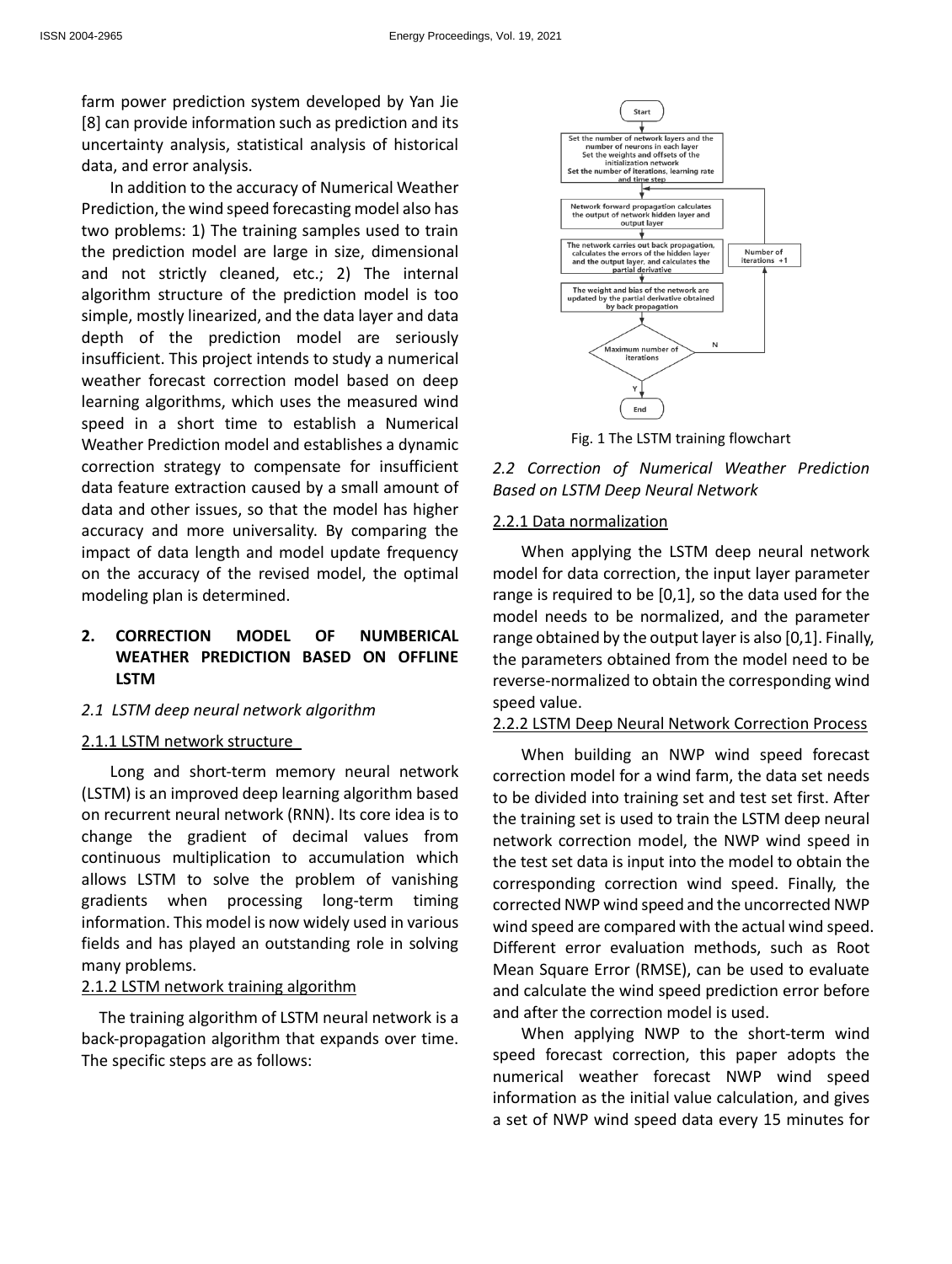the case wind field, a total of 11808 sets of NWP wind speed information forecasts data. Although the NWP wind speed itself is a quantitative and objective prediction, applying NWP wind speed data to wind turbines at different locations in a wind farm for short-term wind speed prediction of a single unit will produce different prediction errors. In order to reduce the error caused by the NWP wind speed, this paper uses a deep neural network to correct the NWP forecast wind speed, and has achieved certain results. 2.2.3 Error evaluation method

To evaluate the correction ability of a trained correction model, the root mean square error (RMSE) index is usually used internationally; for the correction accuracy of the short-term NWP wind speed forecast correction model, the RMSE calculation function in Python is selected for calculation.

RMSE is the standard deviation of the residual (prediction error), which represents the deviation of the regression. The smaller the value, the better the fitting effect. Residuals are used to measure how far away the data points are from the regression line. RMSE measures the degree of distribution of these residuals, which indicates how the data is concentrated in the most suitable range. RMSE is usually used in climate, prediction and regression analysis to verify experimental results.

## *2.3 Offline LSTM correction model*

This chapter mainly uses the offline deep neural network correction model to correct the NWP wind speed data, and compares the obtained corrected NWP wind speed data, the uncorrected NWP wind speed data and the actual wind speed data. The RMSE obtained from different sets of values is analyzed to evaluate the quality of different parameter correction models, and finally the NWP wind speed forecast correction model with the best parameter settings (offline) is obtained. The data source of this article: NWP wind speed data and measured wind speed data of a wind farm in North China from May to August 2011, with a data resolution of 15 minutes, and a total of 11,808 sets of data.

#### 2.3.1 Offline model parameter setting

According to the NWP wind speed correction model based on deep neural network, the normalized

NWP wind speed is used as the input of the model, and the normalized actual wind speed is used as the model output. The data of a wind farm in North China is corrected and analyzed, and different parameters (data Length) The difference between the corrected NWP wind speed data and the measured wind speed data to determine the optimal data input and output length.

# 2.3.2 Offline model prediction and correction process

1) Obtain NWP forecasted wind speed and measured wind speed data: NWP wind speed data and measured wind speed data of a wind farm in the north from May to August 2011, with a data resolution of 15 minutes, a total of 11808 groups;

2) Divide the test set and training set: use the first 10,000 sets of data as the training set, and the last 1808 sets of data as the test set;

3) Establish a numerical weather forecast correction model based on the long and short-term memory deep neural network;

4) When training the model, the input data lengths are respectively: 1, 4, 8, 16, 32, 48, and the corresponding output data lengths are respectively: 1, 4, 8, 16, 32, 48;

5) During the model test, the first 1728 groups of data in the 1808 groups of data in the test set are equally divided into 6 groups, and each group represents data for three consecutive days in the future. Using the model, the NWP wind speed data in each group is used as input to obtain Compare the output result of the model with the corresponding measured data;

6) By comparing the magnitude of the RMSE of the forecast correction data obtained with different parameter settings, the influence of different input and output data lengths on the accuracy of the correction model is obtained, and the optimal modeling scheme is determined.

# *2.4 Analysis of offline model correction results*

The following is the RMSE of the NWP corrected wind speed data obtained when the model uses different input and output lengths. The six different RMSEs in each set of data are averaged to represent the model correction effect corresponding to this set of parameters. The smaller the average value, the better the correction effect.

Table 1 RMSE of NWP corrected wind speed (m/s)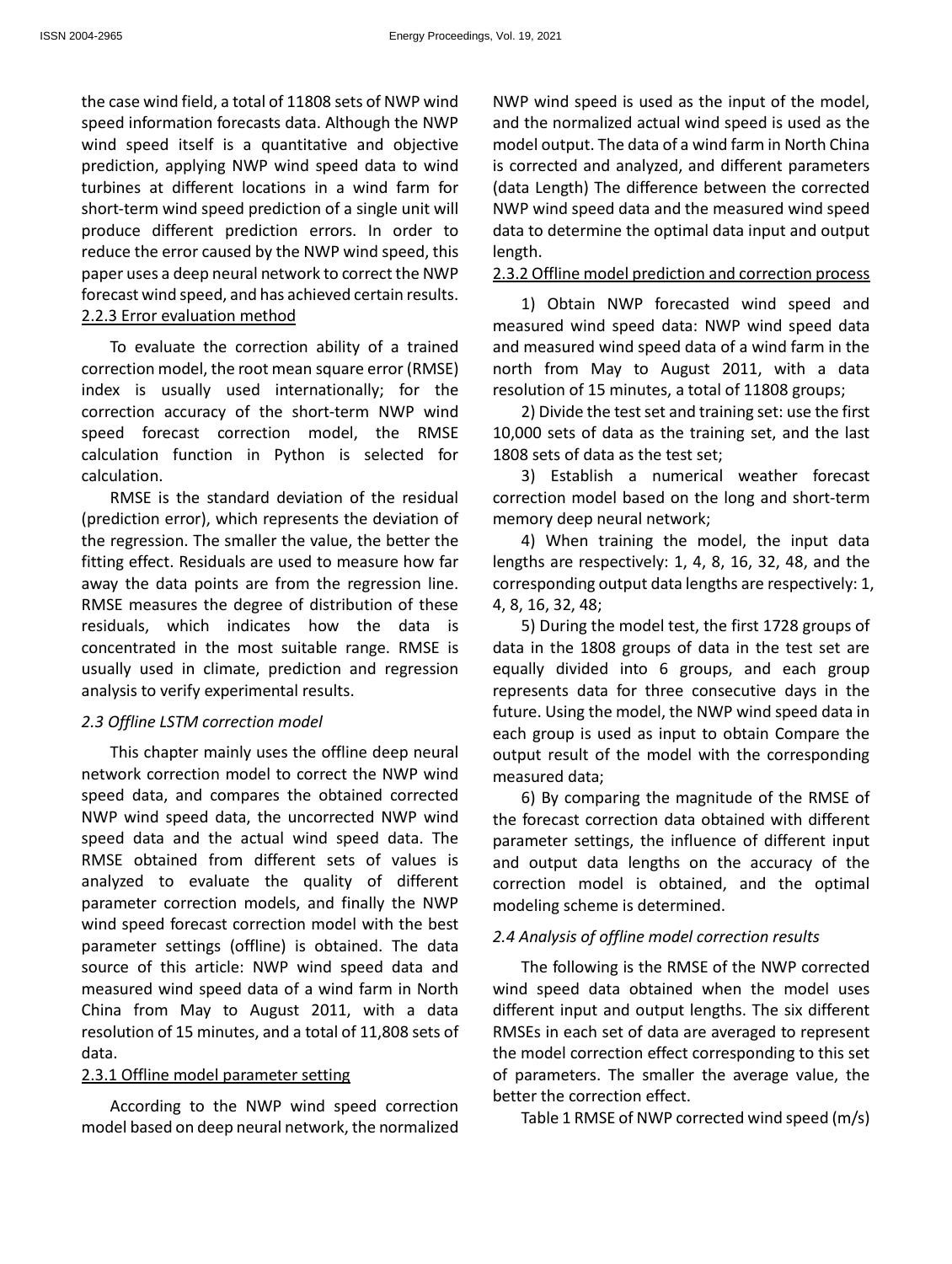| Lengt<br>0f<br>h.<br>Data | Day 1-3 | Day<br>$4 - 6$ | Day<br>$7-9$ | Day<br>10-12 | Day<br>13-15 | Day<br>16-18 | Avera<br>ge |
|---------------------------|---------|----------------|--------------|--------------|--------------|--------------|-------------|
| Initial                   |         |                |              |              |              |              |             |
| <b>NWP</b>                |         |                |              |              |              |              |             |
| wind                      | 2.277   | 2.178          | 3.629        | 2.159        | 2.155        | 2.516        | 2.486       |
| spee                      |         |                |              |              |              |              |             |
| d                         |         |                |              |              |              |              |             |
| 1                         | 1.694   | 1.599          | 3.308        | 1.626        | 1.712        | 1.833        | 1.962       |
| 4                         | 1.471   | 1.702          | 3.362        | 1.339        | 1.886        | 1.576        | 1.889       |
| 8                         | 1.501   | 1.674          | 3.244        | 1.371        | 1.9          | 1.686        | 1.896       |
| 16                        | 1.46    | 1.624          | 3.218        | 1.29         | 1.886        | 1.578        | 1.843       |
| 32                        | 1.36    | 2.051          | 3.357        | 1.27         | 2.051        | 1.532        | 1.937       |
| 48                        | 1.915   | 1.602          | 3.424        | 1.45         | 2.058        | 1.434        | 1.981       |

It can be seen from Table 1:

1) When the model is not used for correction, the maximum average RMSE is 2.486 m/s. After using the NWP wind speed correction model, the average RMSE corresponding to the 6 groups of parameters are all less than 2.000 m/s, which proves that the model has a significant correction effect.

2) For the absolute correction effect of the model, when Inputlen = Outputlen=1, Inputlen = Outputlen  $= 4$ , Inputlen = Outputlen = 8, Inputlen = Outputlen = 16, Inputlen = Outputlen = 32, Inputlen = Outputlen = 48, the average RMSE of the corrected data output by the model is reduced to: 1.962 m/s, 1.889 m/s, 1.896 m/s, 1.843 m/s, 1.937 m/s, 1.981 m/s. It can be seen that when the model input and output data length (Inputlen, Outputlen) is 16, the absolute correction effect of the model is the best, and the minimum average RMSE at this time is 1.843 m/s.

Overall analysis can draw conclusions:

1) When the selected model uses the above 6 groups of different input and output length parameters, compared with the uncorrected NWP wind speed, the corrected NWP wind speed is numerically closer to the actual wind speed;

2) Correcting the NWP wind speed has played a great role in improving the accuracy of multiple sets of forecast data. The absolute root mean square error is controlled within 2.000 m/s, and the effect is significantly better than using the uncorrected NWP wind speed forecast data directly;

3) For the offline model, the NWP wind speed is the input, the measured wind speed at the corresponding time is the output, and the input and output lengths are both 16 hours, the model correction effect is the best.

*2.5 Analysis of the results of offline model calculation* 

#### *examples*

When the length of data of model input and output is 16, the absolute correction effect of the model is the best, because the essence of model training is to learn the correspondence relationship of historical data. Model prediction is to find the historical data sequence that is the same or the most similar to the current data sequence, and extract the data in its historical correspondence as the prediction result of the current data. When training the model, the input and output data length of the model is 16, which means that any continuous 4-hour wind speed data is a set of data. The data sequence can learn the periodic changes of wind speed to make the prediction results more targeted and reduce the prediction error.

# **3. NUMERICAL WEATHER FORECAST CORRECTION MODEL BASED ON ONLINE LSTM**

#### *3.1 Correction process and data sources*

This chapter mainly uses the online deep neural network correction model to correct the NWP wind speed data, and compares the obtained corrected NWP wind speed data, the uncorrected NWP wind speed data and the actual wind speed data. The RMSE obtained from different sets of values is analyzed to evaluate the quality of different parameter correction models, and finally the NWP wind speed forecast correction model with the best parameter settings (online) is obtained.

# *3.2 Online LSTM correction model*

# 3.2.1 Online model parameter setting

According to the NWP wind speed correction model based on the LSTM neural network, the normalized NWP wind speed is used as the input of the model and the normalized actual wind speed is used as the model output. The data of a wind farm in North China is corrected and analyzed, and the model is compared with different updates. The difference between the frequency-corrected data and the uncorrected data determines the optimal model update frequency.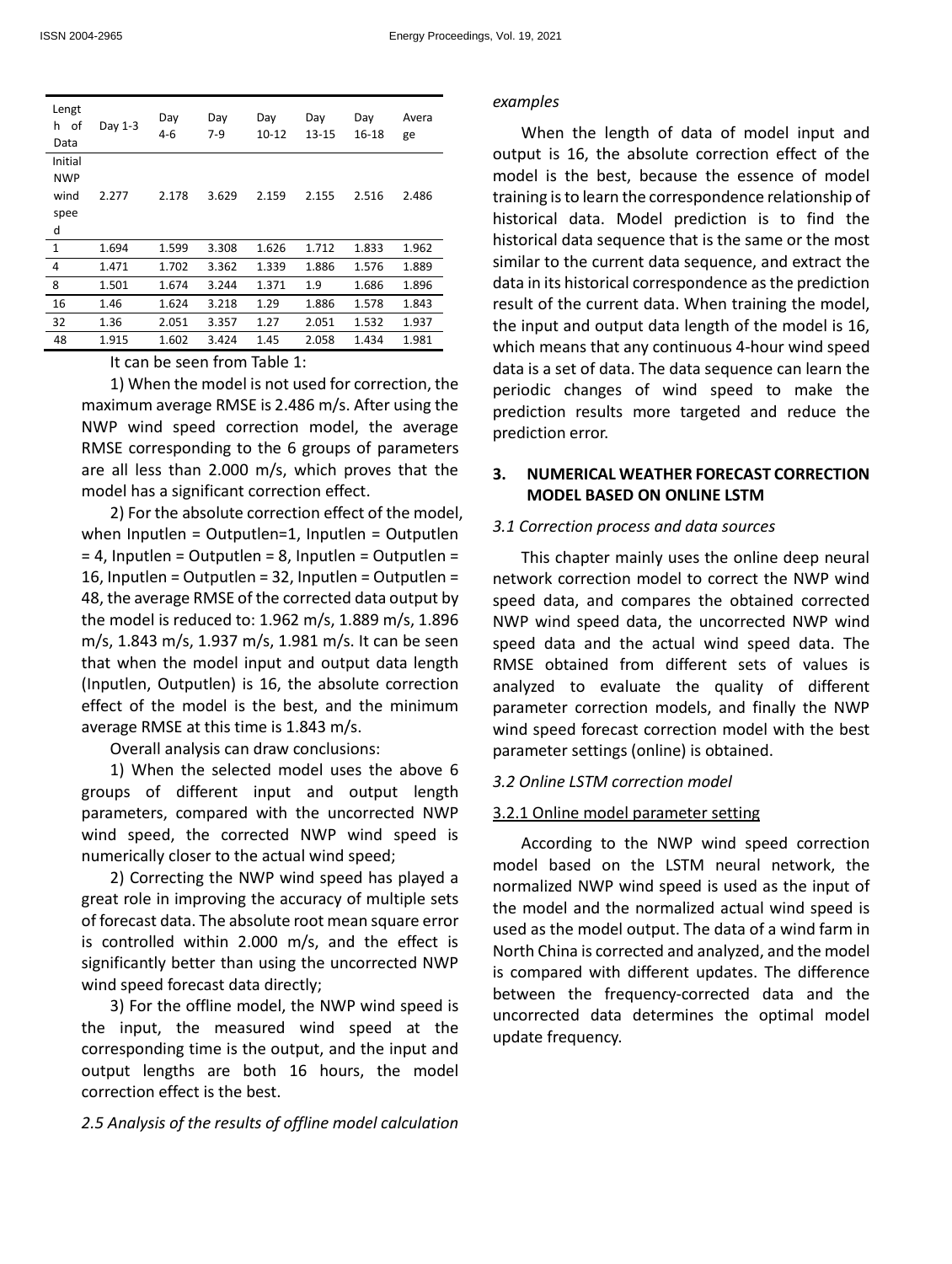## 3.2.2 Online model prediction and correction process





#### *3.3 Analysis of online model correction results*

The following is the RMSE of the NWP corrected wind speed data obtained when the model uses different update frequency parameters. The RMSE of the three different wind speed sections in each set of data is averaged to represent the model correction effect corresponding to this set of data. The smaller the average value, the better the correction effect.

| Update<br>frequency       | wind<br>Low<br>speed<br>section | Medium<br>wind speed<br>section | High<br>wind<br>speed<br>section | Averag<br>e |
|---------------------------|---------------------------------|---------------------------------|----------------------------------|-------------|
| Initial NWP<br>wind speed | 2.434                           | 2.152                           | 3.194                            | 2.593       |
| 4h                        | 1.501                           | 1.998                           | 2.366                            | 1.955       |
| 6h                        | 1.525                           | 1.824                           | 2.137                            | 1.829       |
| 12h                       | 1.697                           | 1.625                           | 1.875                            | 1.732       |
| 24h                       | 1.826                           | 1.600                           | 1.948                            | 1.791       |

Table 2 RMSE of NWP corrected wind speed (m/s)

It can be seen from Table 2: For the absolute correction effect of the model, when the update frequency of the model is 4 hours, 6 hours, 12 hours, and 24 hours, the average RMSE of the corrected data output by the model decreases to: 1.955 m/s, 1.829 m/ s, 1.732 m/s, 1.791 m/s. It can be seen that when the model update frequency is set to 12 hours, the absolute correction effect of the model is the best, and the minimum average RMSE at this time is 1.732 m/s.

Overall analysis can draw conclusions:

1) When the selected model uses the above four different update frequency parameters, compared to the uncorrected NWP wind speed, the corrected NWP wind speed is numerically closer to the actual wind speed.

2) Correcting the NWP wind speed has played a great role in improving the accuracy of multiple sets of forecast data. The absolute root mean square error is controlled within 2.000 m/s, and the effect is significantly better than using the uncorrected NWP wind speed forecast data directly.

3) For the online model, the NWP wind speed is the input, the measured wind speed at the corresponding time is the output, and the model update frequency is 12 hours, the model correction effect is the best.

# *3.4 Analysis of results of online model calculation examples*

When the model update frequency is 12 hours, the absolute correction effect of the model is the best, because the essence of model training is to learn the correspondence of historical data. Model prediction is to find the historical data sequence that is the same or the most similar to the current data sequence, and extract the data in its historical correspondence as the prediction result of the current data. When the model is retrained, the model update frequency is 12 hours, which means that the model is updated every half day. The model can learn the different characteristic attributes of wind speed between day and night to make the prediction results more targeted, thereby reducing the prediction error.

# *3.5 Model comparative analysis and conclusion*

1) Comparative analysis of online model and offline model: Offline models require a large amount of historical data to train the models. These models have poor applicability to new wind farms that lack sufficient historical data, and the natural wind speed is highly random. It is difficult to directly use longterm historical measured wind speed data to modify the forecast accuracy requirements. In contrast, the online model uses the measured wind speed in a short period of time to establish a numerical weather forecast correction model and establishes a dynamic correction strategy to compensate for the insufficient data feature extraction caused by the small amount